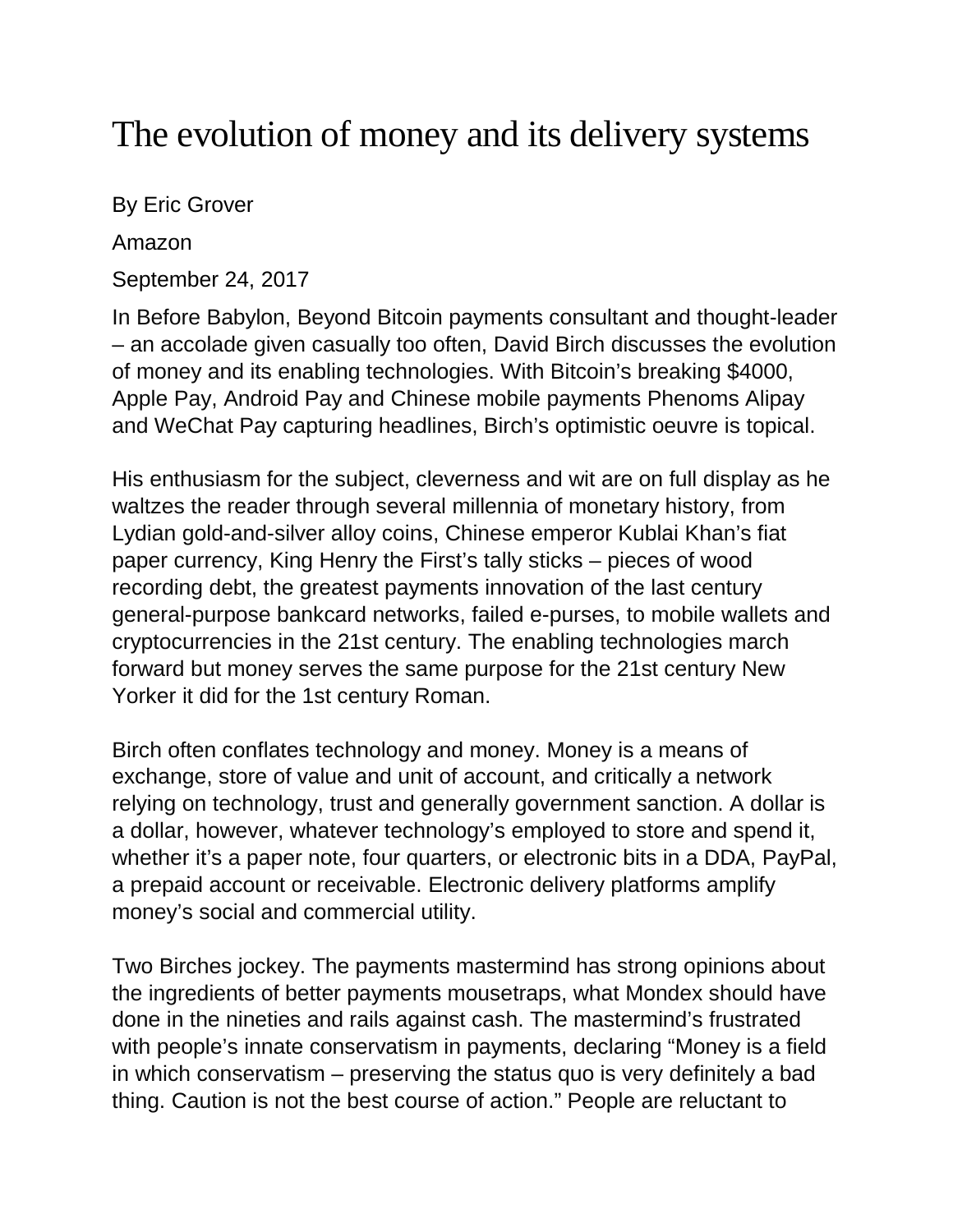abandon the tried and true. Innovation is all well and good, but new money or systems for managing payments must be compellingly better than what they attempt to displace.

Birch laments the failure of electronic purses such as Mondex, Danmont, and Proton and banks' strategies introducing them, in the nineties. With cards, cash and checks neither consumers nor merchants had an obvious payments problem at the physical pos. But online, Digicash, CyberCash, First Virtual, Beenz, and Flooz also failed. Traditional card systems were good enough and had network critical mass.

In the 21st century successful new payment systems such as PayPal, Alipay, WeChat Pay and M-Pesa had paths to critical mass compellingly solving big problems. PayPal solved the payment challenge on EBay. In the shadow of monopoly card network China Unionpay, Alipay built critical mass on marketplace Alibaba. WeChat Pay catapulted to formidability on Tencent's gaming and chat platforms. And in emerging markets like Kenya and Tanzania, M-Pesa succeeded competing with insecure and inconvenient cash.

Then there's Birch the proto-Hayekian who believes in the dynamic intelligence and innovative capacity of competition and decentralized decision making. Advances in the technology of money have been spurred by competition, spearheaded by private-sector actors, and adopted most rapidly in markets where cash reigned supreme and traditional retail-card payment networks and banks were weak.

He allows government should control money. Nevertheless, Birch cites former Bank of England governor Mervyn King's speculation central banks could become extinct and channels Cato's George Selgin observing "The production of money does not have the properties of a natural monopoly."

Competing currencies would better discipline and encourage innovation than monopoly central banks. Birch notes people can deal with multiple currencies. And where existing money and payment systems don't serve, mutually consenting adults are resourceful finding ways to transact, notwithstanding government restrictions. Africans evade government